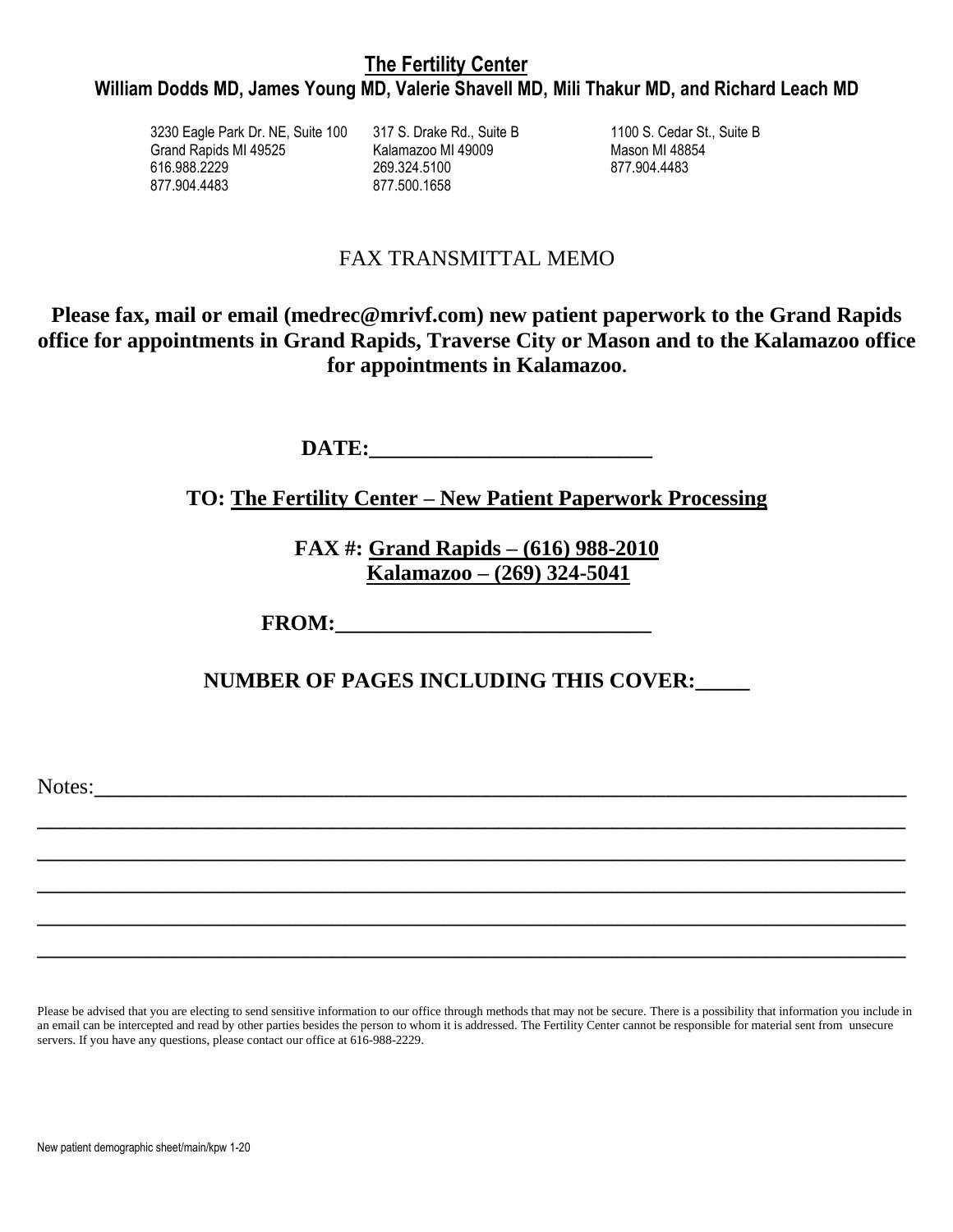| <b>Female Patient</b><br>First Name: ______________________ Middle Initial: ______ Last Name: _______________________ Maiden Name: _____________                                                                                      |  |                        |                   |  |                                           |                  |
|---------------------------------------------------------------------------------------------------------------------------------------------------------------------------------------------------------------------------------------|--|------------------------|-------------------|--|-------------------------------------------|------------------|
|                                                                                                                                                                                                                                       |  |                        |                   |  |                                           |                  |
| A detailed voice message may be left at the following phone number: (Andrew Managem Andrew Managem Andrew Mana                                                                                                                        |  |                        |                   |  |                                           |                  |
|                                                                                                                                                                                                                                       |  |                        |                   |  |                                           |                  |
| Race (optional): ______________________Ethnicity (optional): _________________________Military Status/Branch: ________________________                                                                                                |  |                        |                   |  |                                           |                  |
|                                                                                                                                                                                                                                       |  |                        |                   |  |                                           |                  |
| Patient's Employer: _________________________________Address:___________________City:____________State:____Zip:_______                                                                                                                |  |                        |                   |  |                                           |                  |
|                                                                                                                                                                                                                                       |  |                        |                   |  |                                           |                  |
|                                                                                                                                                                                                                                       |  |                        |                   |  |                                           |                  |
|                                                                                                                                                                                                                                       |  |                        |                   |  |                                           |                  |
|                                                                                                                                                                                                                                       |  |                        |                   |  |                                           |                  |
|                                                                                                                                                                                                                                       |  |                        |                   |  |                                           |                  |
| <u>Partner - Please select one of the following (Required):</u> Male_____, Female____, No Partner _____<br>First Name: _______________________ Middle Initial: ______ Last Name: ________________________ Maiden Name: ______________ |  |                        |                   |  |                                           |                  |
|                                                                                                                                                                                                                                       |  |                        |                   |  |                                           |                  |
|                                                                                                                                                                                                                                       |  |                        |                   |  |                                           |                  |
| Race (optional): ______________________Ethnicity (optional): _________________________Military Status/Branch: ________________________                                                                                                |  |                        |                   |  |                                           |                  |
|                                                                                                                                                                                                                                       |  |                        |                   |  |                                           |                  |
| Patient's Employer: _________________________________Address:___________________City:____________State:____Zip:_______                                                                                                                |  |                        |                   |  |                                           |                  |
| Phone: (iii) 2011 Contract Contract Contract Contract Contract Contract Contract Contract Contract Contract Contract Contract Contract Contract Contract Contract Contract Contract Contract Contract Contract Contract Contra        |  |                        |                   |  |                                           |                  |
|                                                                                                                                                                                                                                       |  |                        |                   |  |                                           |                  |
|                                                                                                                                                                                                                                       |  |                        |                   |  |                                           |                  |
|                                                                                                                                                                                                                                       |  |                        |                   |  |                                           |                  |
|                                                                                                                                                                                                                                       |  |                        |                   |  |                                           |                  |
|                                                                                                                                                                                                                                       |  |                        |                   |  |                                           |                  |
| How did you hear about The Fertility Center? (Please check all that apply)                                                                                                                                                            |  |                        |                   |  |                                           |                  |
| $\Box$ Referred by a Physician                                                                                                                                                                                                        |  | □ Friend/Family Member | □ Internet Search |  | $\square$ Social Media<br>$\Box$ Facebook | $\Box$ Instagram |
|                                                                                                                                                                                                                                       |  |                        |                   |  |                                           |                  |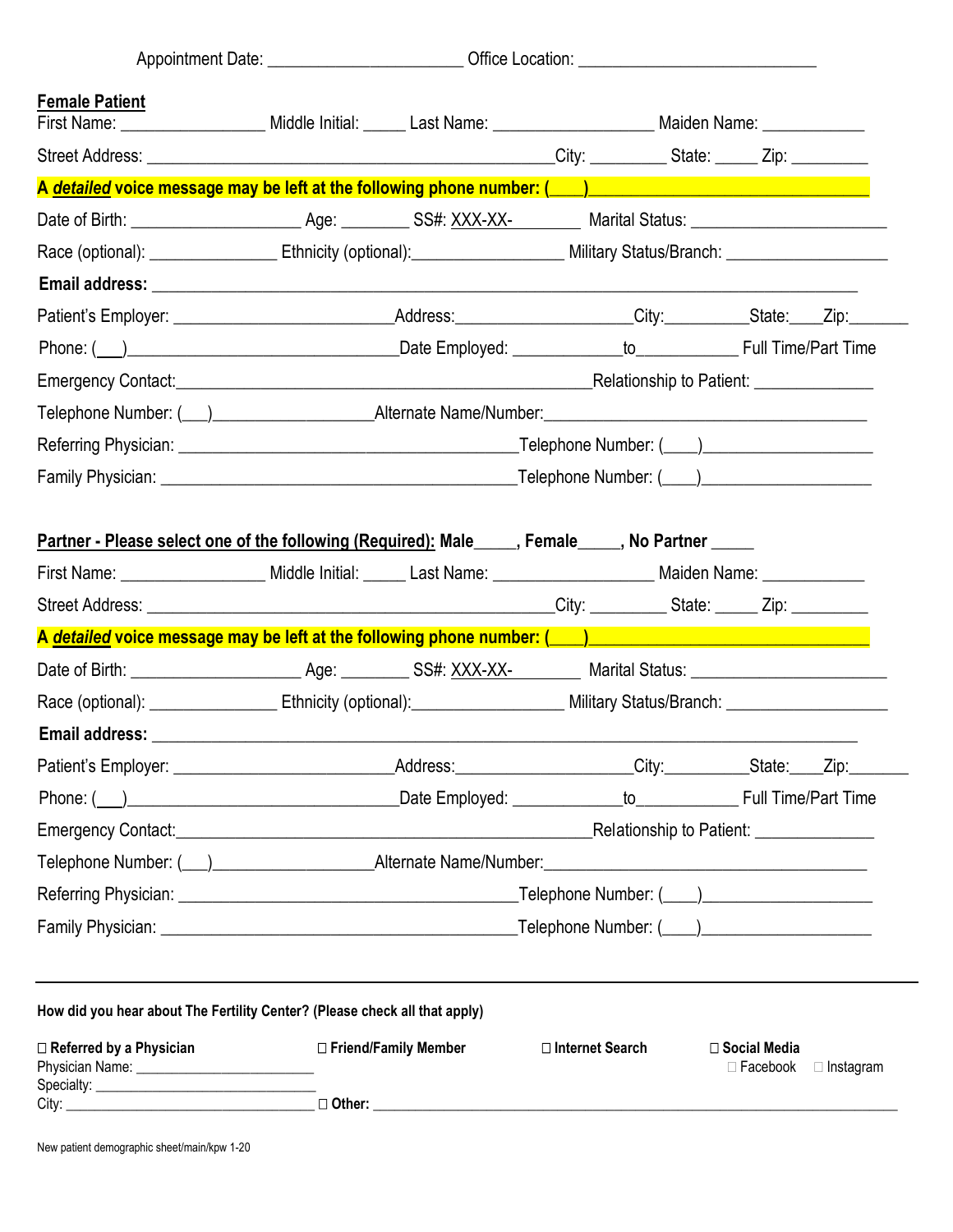### **The Fertility Center** William Dodds MD, James Young MD, Valerie Shavell MD, Mili Thakur MD, and Richard Leach MD

**Right to revoke or terminate:** As stated in our Notice of Privacy Practices, you have the right to revoke or terminate this authorization by submitting a written request to our Privacy Manager. You may revoke an authorization at any time, in writing, except to the extent that your Healthcare Provider or the practice has taken an action in reliance on the use or disclosure indicated in the authorization.

#### **Limited Patient Authorization for Disclosure of Protected Health Information to an Individual**

(*Please print all information. Authorization is in effect for 12 months with a mandatory requirement of updating annually, unless an earlier termination date is specified. (see below)*

| <b>Patient Name:</b>                                | <b>Partner to:</b>            |  |
|-----------------------------------------------------|-------------------------------|--|
| 'Patient' refers to the person completing this form |                               |  |
| <b>Patient Social Security Number: XXX-XX-</b>      | <b>Patient Date of Birth:</b> |  |

**Purpose of request (who will be authorized to receive information)** - I authorize *the practice (identified below)* to disclose or provide protected health information, about me to the individual(s) listed below.

#### *Practice Name: Michigan Reproductive and IVF - dba – The Fertility Center*

**Who will be authorized to receive information** (list each family member, friend, or other individual to receive PHI)**:**

| Name: | Phone: | Relationship: |
|-------|--------|---------------|
| Name: | Phone: | Relationship: |

**Description of information to be disclosed** - I authorize the practice to disclose the following protected health information about me to the entity, person, or persons identified above:

#### **Entire patient record; or check only those items of the record to be disclosed**:

 $\Box$  office notes  $\Box$  lab results  $\Box$  x-rays; hospital  $\Box$  financial history report (previous 3 years only).

 $\Box$  record of HIV and communicable disease testing  $\Box$  record of mental health or substance abuse treatment

**Purpose of disclosure** (please check patient request or record the purpose of the disclosure):

 $\Box$  Patient Request  $\Box$  Other (please specify):

**Expirations or termination of authorization:** This authorization will expire 12 months from the date of your last signature below, unless you specify an earlier termination. You must renew or submit a new authorization after the date of your last signature to continue the authorization. You have the right to terminate this authorization at any time. You must notify our privacy manager, in writing, if you decide to terminate the authorization prior to the normal expiration date. *Please list date of expiration if earlier than 12 months from date of last signature)*: \_\_\_\_\_\_\_\_\_\_\_\_\_.

**Non-Conditioning statement:** The practice places no condition to sign this authorization on the delivery of healthcare or treatment.

**Redisclosure:** We have no control over the person(s) you have listed to receive your protected health information. Therefore, your protected health information disclosed under this authorization will no longer be protected by the requirements of the Privacy Rule and will no longer be the responsibility of the practice. (You have the right to receive a copy of signed authorizations upon request.)

Patient signature date and the contract of the contract of the contract of the contract of the contract of the contract of the contract of the contract of the contract of the contract of the contract of the contract of the

(expires in 12 months)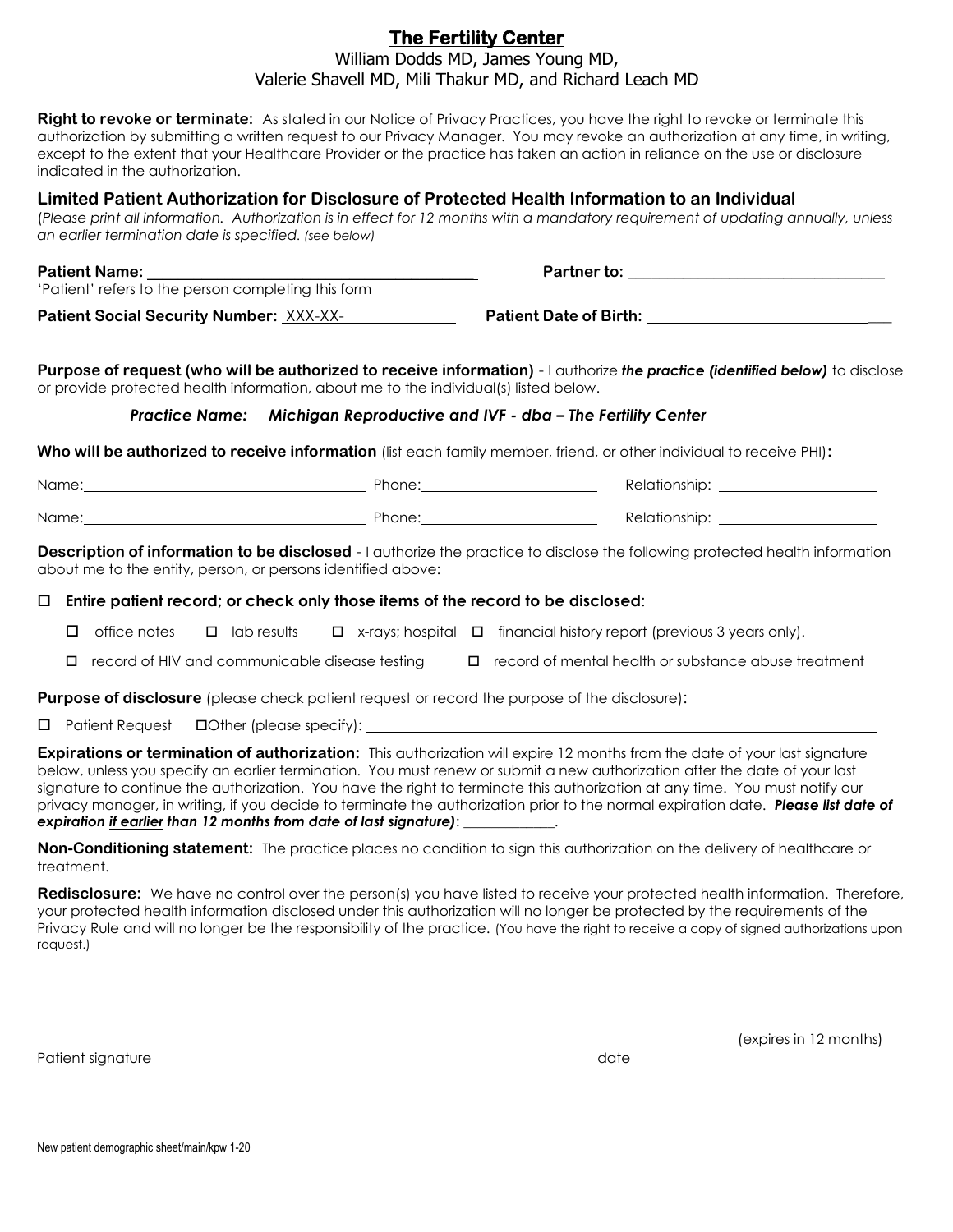## **FINANCIAL POLICY**

Insurance coverage for infertility varies. Many insurance companies do not cover infertility. For this reason, we ask that you pay all fees at the time of service. We are not able to offer payment arrangements for any services. Financing is available through Advance Care Card. Please contact the billing department for more information.

We will submit a claim as a courtesy for all services rendered except for Tricare, VA, BCN Lab Services, Medicaid, and Aetna. If you are an Aetna patient, we will issue an itemized receipt for you to submit to Aetna for reimbursement. Please provide us with your current insurance information. If your insurance changes, please update us as soon as possible to ensure your claim is submitted correctly and timely. **Please note that your insurance policy is a contract between you and your insurance company, therefore, it is your responsibility to know and understand your contractual obligations and limitations.**

During the course of your treatment at The Fertility Center, you may wish to have a telephone consult. Telephone consults are billed to your insurance and are sometimes not covered and would then be your responsibility.

During your treatment plan, should you have an ultrasound at another facility, there is a \$115 per cycle outside monitoring fee that is not billable to your insurance company.

Should you be interested in pursuing ART (Assisted Reproductive Technologies), you must initially pay a non-refundable ART Cycle Management fee in order to reserve a month for your procedure. Your actual procedure **must** be prepaid prior to your procedure. A financial consult will be done so that you will have an approximate range for costs of your procedure.

In some cases, surgery may be required to treat your condition. We will bill your insurance for this, however, if you have insurance we do not participate with, you will be required to pay in full for your surgery within 30 days of the procedure.

**Any outstanding balances must be resolved prior to beginning each treatment cycle.** However, in the event of an emergency, care will be provided regardless of outstanding financial obligations.

Failure to pay any balances in a timely manner will result in a referral to a collection agency. In addition to the effect collection action will have on your credit rating, future services by The Fertility Center will not be provided until the balance is paid in full.

When obtaining a copy of your personal medical record for services rendered by The Fertility Center, we do not institute a monetary charge for the dissemination of a single copy of your record. A request for two or more copies of your personal medical record is subject to a \$25.00 administrative fee. There is a \$35.00 charge for FMLA paperwork.

For your convenience, we accept the following forms of payment: cash, check, credit card, and money order. We charge a service fee of \$25.00 for all returned checks. **All office fees are approximate and subject to change without notice.**

**No Show policy: We require 48 hours' notice to cancel an appointment. You will be charged ½ the visit cost if you fail to show or contact the office. You will be charged \$25.00 if you contact the office in less than 48 hours. There will be no charge if you cancel with a 48-hour notice. For self-pay and non-par insurances, a \$100 deposit is required when making a new patient appointment. There is a \$50 no show fee for retrograde appointments in our lab.**

Should you have any questions, please feel free to contact our office at (616) 988-2229, option 5.

#### **Acknowledgement of Payment Responsibility**

**I have read and understand the Financial Policy of The Fertility Center and agree to its terms. I understand that I am financially responsible for any services provided by The Fertility Center, including any items denied or not covered by my insurance and any yearly deductible or co-payment amounts. I acknowledge all outstanding balances for services are to be resolved within 30 days.**

Print Name: \_\_\_\_\_\_\_\_\_\_\_\_\_\_\_\_\_\_\_\_\_\_\_\_\_\_\_\_\_\_\_\_\_\_\_\_ DOB: \_\_\_\_\_\_\_\_\_\_\_\_\_\_\_\_\_

**Signature: \_\_\_\_\_\_\_\_\_\_\_\_\_\_\_\_\_\_\_\_\_\_\_\_\_\_\_\_\_\_\_\_\_\_\_\_\_ Date: \_\_\_\_\_\_\_\_\_\_\_\_\_\_\_\_\_\_** 

(Patient or Parent/Guardian if minor)

**Notice of Privacy Practices:** I acknowledge that I have received a copy of the Notice of Privacy Practices: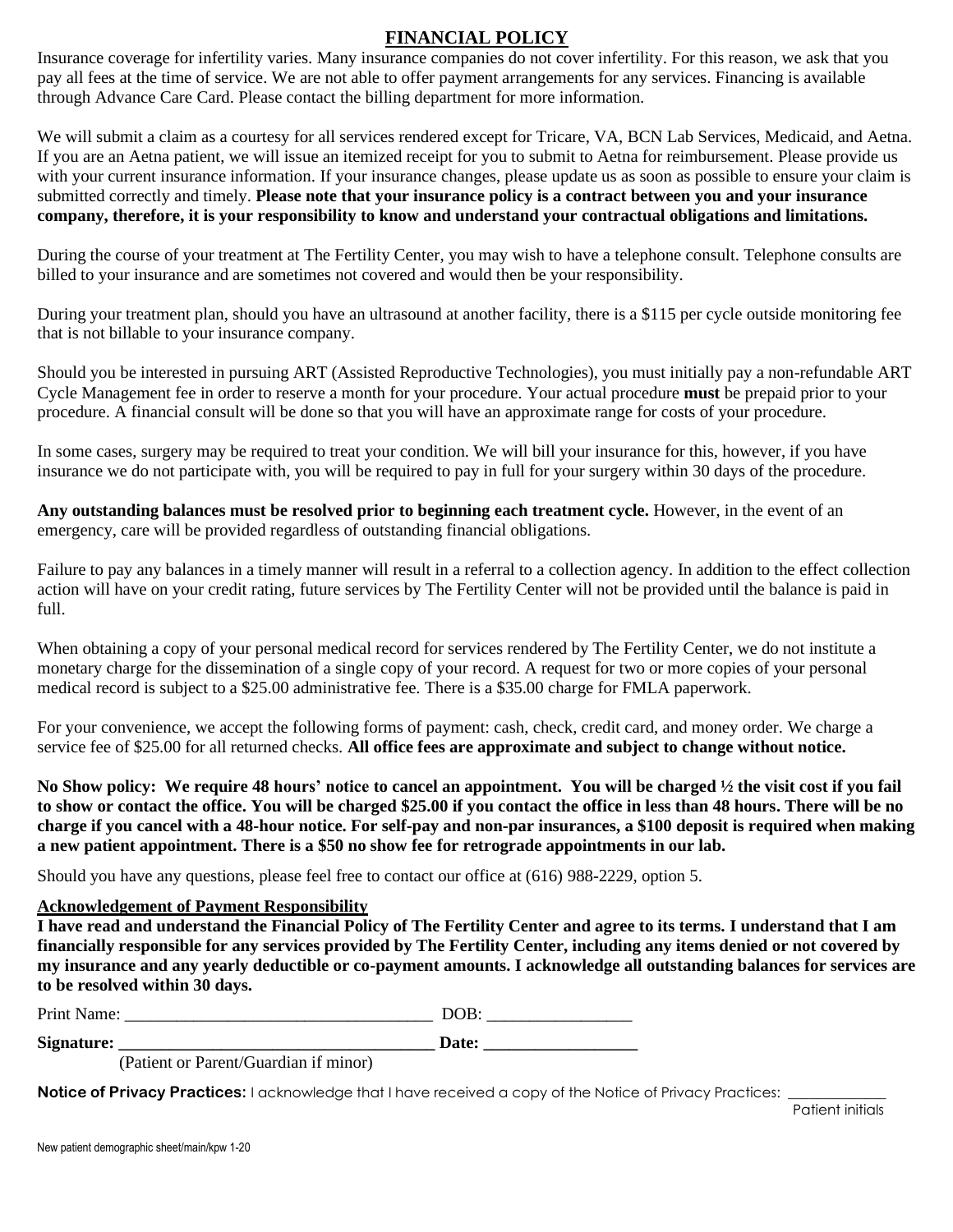## **The Fertility Center**

William Dodds MD, James Young MD, Valerie Shavell MD, Mili Thakur MD, and Richard Leach MD

#### **CONSENT FOR TREATMENT**

Knowing that I require diagnostic testing, medical treatment or hospitalization, I voluntarily consent to the medical treatment deemed necessary in the judgment of my treating physicians. I am aware that the practice of medicine and surgery is not an exact science, and I acknowledge that no guarantees have been made to me regarding the results of examination, tests, or treatments. I understand that if major diagnostic studies or treatment procedures such as surgery are required, I will be asked to give specific consent to those procedures. If I am an obstetrical patient, I understand that my signature consents to the care and treatment of my fetus.

#### **MY MEDICAL INFORMATION**

I understand that The Fertility Center will keep my medical information according to state law, federal law, and policy. I also understand that my information will be stored electronically and may be sent to or received from other healthcare providers and/or payers electronically. This includes treatments and medicine or prescription information about me, including drug or alcohol use. In some cases, The Fertility Center is required by law to report information to an agency like the health department. This may prevent other diseases. I understand I can ask additional questions before signing this consent.

#### **I have read the above information or have had it explained to me, and indicate my understanding of same, by signing this document.**

\_\_\_\_\_\_\_\_\_\_\_\_\_\_\_\_\_\_\_\_\_\_\_\_\_\_\_\_\_\_\_\_\_\_\_\_\_\_\_\_\_\_\_\_\_\_\_\_\_\_\_\_\_\_\_\_\_\_\_\_\_ \_\_\_\_\_\_\_\_\_\_\_\_\_

*\*Please note: 'Patient Name' refers to the person completing this form.*

Patient Name (Please Print) DOB

Patient Signature Date Communication of the Communication of the Communication of the Date Date

Current Fertility Center Patient (Spouse/Partner – Please Print)

\_\_\_\_\_\_\_\_\_\_\_\_\_\_\_\_\_\_\_\_\_\_\_\_\_\_\_\_\_\_\_\_\_\_\_\_\_\_\_\_\_\_\_\_\_\_\_\_\_\_\_\_\_\_\_\_

|  | The Fertility Center Staff Witness | Date |
|--|------------------------------------|------|
|--|------------------------------------|------|

|                                             | *If this consent form is not signed in the presence of a member of The Fertility Center staff, form <b>must</b> be notarized below: |  |
|---------------------------------------------|-------------------------------------------------------------------------------------------------------------------------------------|--|
| Notary Public _____________County, Michigan |                                                                                                                                     |  |
| Acting in the County of                     |                                                                                                                                     |  |
| Signature                                   |                                                                                                                                     |  |
| My commission expires:                      |                                                                                                                                     |  |

\_\_\_\_\_\_\_\_\_\_\_\_\_\_\_\_\_\_\_\_\_\_\_\_\_\_\_\_\_\_\_\_\_\_\_\_\_\_\_\_\_\_\_\_\_\_\_\_\_\_\_\_\_\_\_\_\_\_\_\_\_ \_\_\_\_\_\_\_\_\_\_\_\_\_

\_\_\_\_\_\_\_\_\_\_\_\_\_\_\_\_\_\_\_\_\_\_\_\_\_\_\_\_\_\_\_\_\_\_\_\_\_\_\_\_\_\_\_\_\_\_\_\_\_\_\_\_\_\_\_\_\_\_\_\_\_ \_\_\_\_\_\_\_\_\_\_\_\_\_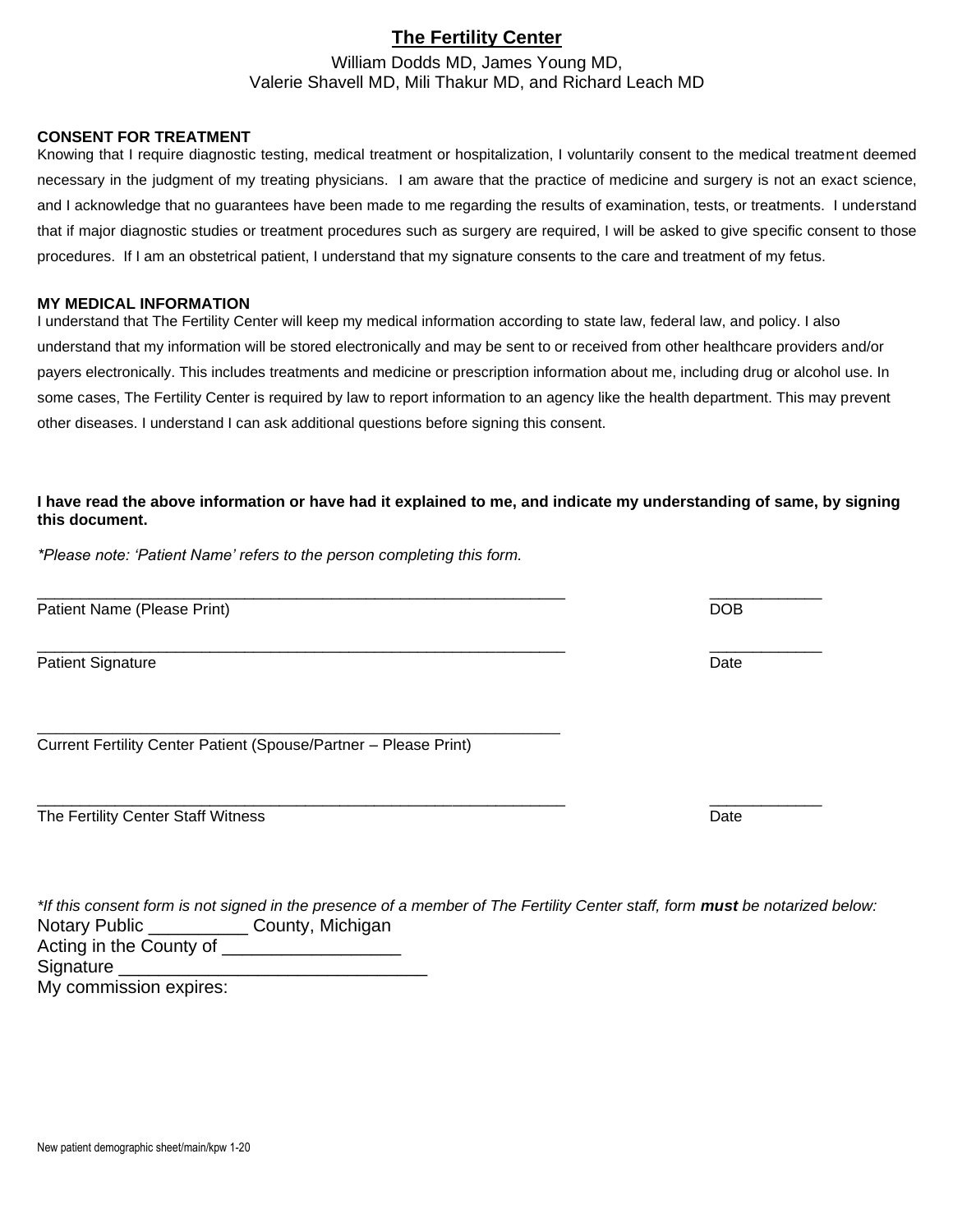#### **The Fertility Center** William Dodds MD, James Young MD, Valerie Shavell MD, Mili Thakur MD, and Richard Leach MD

#### **CONSENT FOR HIV TESTING**

HIV (Human Immunodeficiency Virus) infection is a long-term illness that damages the body's immune system and its ability to fight diseases. HIV can cause AIDS (Acquired Immunodeficiency Syndrome), the stage of HIV when the body is weakened and less able to fight off germs. HIV spreads through blood, semen, vaginal fluids, and breast milk. You can get or give an HIV infection by having vaginal, anal, or oral sex without a condom or sharing needles or works when injecting drugs. An infected mother can pass HIV to her child during pregnancy, birth or breastfeeding. You cannot get HIV by donating blood or through casual contact like hugging or shaking hands.

People can have HIV for years and not know it unless they get tested. If you **are infected**, it can help you get proper treatment and learn how to avoid spreading HIV to other people. If you **are not infected**, it can help you learn how to reduce your risk of getting HIV.

HIV testing: A **negative result** means you are not infected with HIV or you have a recent infection, too early to show up positive. If you have been exposed to HIV in the last six weeks, the test may not detect a new infection. A **positive result** means you are living with HIV. This means you can pass your infection to others through sex, sharing needles, through birth or breastfeeding. You should take precautions to avoid infecting others.

I understand I can ask additional questions before signing this consent and may ultimately refuse to sign it. My physician will review my treatment options at The Fertility Center, should I refuse HIV testing. I understand HIV test results are confidential and shall not be released without my permission, except as permitted under state law. I understand that I have a right to have this test done without the use of my name at any Michigan Department of Health-approved HIV counseling and testing site.

I acknowledge that I have been given an explanation of the test, including its uses, benefits, limitations, and the meaning of test results. I understand that I have the right to withdraw my consent for the test at any time before the test is complete. By my signature below, I consent to be tested for HIV.

□ consent to HIV Testing.<br>□ do not consent to HIV Testing Patient Signature □ do not consent to HIV Testing Patient Signature Patient Signature Date

\_\_\_\_\_\_\_\_\_\_\_\_\_\_\_\_\_\_\_\_\_\_\_\_\_\_\_\_\_\_\_\_\_\_\_\_\_\_\_\_\_\_\_\_\_\_\_\_\_\_\_\_\_\_\_\_\_\_\_\_\_ \_\_\_\_\_\_\_\_\_\_\_\_\_

\_\_\_\_\_\_\_\_\_\_\_\_\_\_\_\_\_\_\_\_\_\_\_\_\_\_\_\_\_\_\_\_\_\_\_\_\_\_\_\_\_\_\_\_\_\_\_\_\_\_\_\_\_\_\_\_\_\_\_\_\_ \_\_\_\_\_\_\_\_\_\_\_\_\_

*\*Please Note: Our credentialing agencies require that all In Vitro Fertilization (IVF) patients complete this test.* 

**I have read the above information or have had it explained to me, and indicate my understanding of same, by signing this document.**

*\*Please note: 'Patient Name' refers to the person completing this form.*

Patient Name (Please Print) **DOB** 

Patient Signature Date **Date of Contract Contract Contract Contract Contract Contract Contract Contract Contract Contract Contract Contract Contract Contract Contract Contract Contract Contract Contract Contract Contract C** 

Current Fertility Center Patient (Spouse/Partner – Please Print)

\_\_\_\_\_\_\_\_\_\_\_\_\_\_\_\_\_\_\_\_\_\_\_\_\_\_\_\_\_\_\_\_\_\_\_\_\_\_\_\_\_\_\_\_\_\_\_\_\_\_\_\_\_\_\_\_

The Fertility Center Staff Witness **Date Accord Contract Contract Contract Contract Contract Contract Contract Contract Contract Contract Contract Contract Contract Contract Contract Contract Contract Contract Contract Con** 

*\*If this consent form is not signed in the presence of a member of The Fertility Center staff, form must be notarized below:*  Notary Public \_\_\_\_\_\_\_\_\_\_\_\_\_\_ County, Michigan Acting in the County of \_\_\_\_\_\_\_\_\_\_\_\_\_\_\_\_\_\_ Signature \_\_\_\_\_\_\_\_\_\_\_\_\_\_\_\_\_\_\_\_\_\_\_\_\_\_\_\_\_\_\_ My commission expires:

\_\_\_\_\_\_\_\_\_\_\_\_\_\_\_\_\_\_\_\_\_\_\_\_\_\_\_\_\_\_\_\_\_\_\_\_\_\_\_\_\_\_\_\_\_\_\_\_\_\_\_\_\_\_\_\_\_\_\_\_\_ \_\_\_\_\_\_\_\_\_\_\_\_\_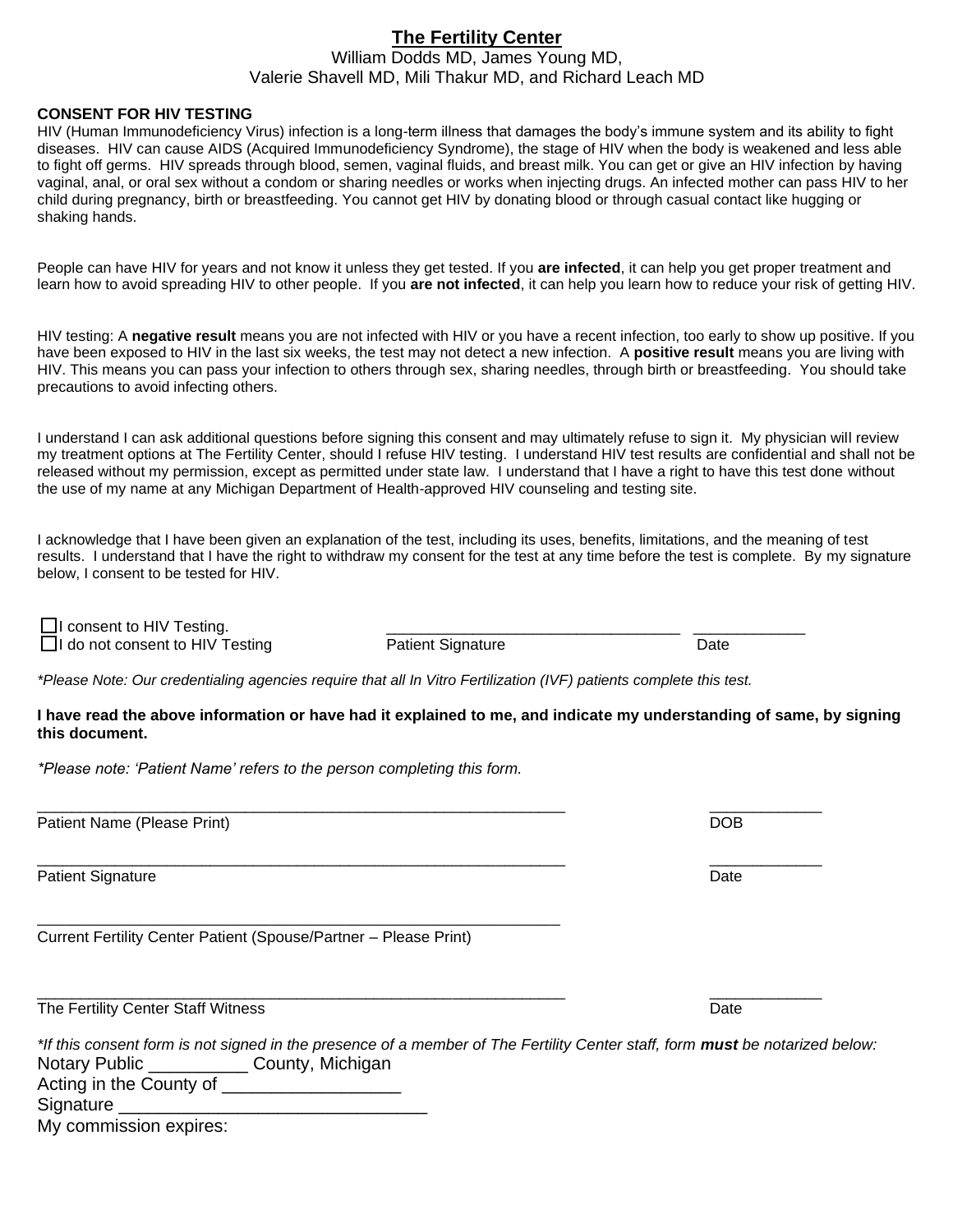## **The Fertility Center** Patient Name: \_\_\_\_\_\_\_\_\_\_\_\_\_\_\_\_\_\_\_\_\_\_\_\_\_\_\_\_\_\_\_\_\_\_\_\_\_\_\_\_\_\_\_\_\_\_\_\_\_\_\_\_\_\_\_\_\_\_\_

3230 Eagle Park Dr. NE Suite 100 317 S. Drake Rd., Suite B Grand Rapids, MI 49525 Kalamazoo, MI 49009 DOB: \_\_\_\_\_\_\_\_\_\_\_\_\_\_\_\_\_\_\_\_\_\_\_\_\_\_\_\_\_\_\_\_\_\_\_\_\_\_\_\_\_\_\_\_\_\_\_\_\_\_\_\_\_\_\_\_\_\_\_\_\_\_\_\_\_\_ 616-988-2229 269-324-5100

1100 S. Cedar St., Suite B Physicians: William Dodds, MD

Mason MI 48854 James Young, MD 616-988-2229 Valerie Shavell, MD Mili Thakur, MD

# Review of Systems/Medical History

Do you consistently have any of the problems listed below that are not currently being treated or evaluated by another physician? Please check **Yes** or **No** and explain any Yes answers in the space provided.

| <b>Constitutional Symptoms</b>   | <b>YES</b> | <b>NO</b> |                        |            |           |                                       |            |           |
|----------------------------------|------------|-----------|------------------------|------------|-----------|---------------------------------------|------------|-----------|
| <b>Activity change</b>           |            |           | Gastrointestinal       | <b>YES</b> | ΝO        | Endo/Heme/Aller                       | <b>YES</b> | <b>NO</b> |
| Appetite change                  |            |           | Trouble swallowing     |            |           | <b>Blood transfusions</b>             |            |           |
| Chills                           |            |           | Heartburn              |            |           | Adenopathy                            |            |           |
| Sweating at night                |            |           | Nausea                 |            |           | Bruise/bleed easily                   |            |           |
| Fatigue                          |            |           | Vomiting               |            |           | Env. allergies                        |            |           |
| Fever                            |            |           | Abdominal pain         |            |           | <b>Excessive thirst</b>               |            |           |
| Unexpected weight loss           |            |           | Constipation           |            |           | Frequent thirst                       |            |           |
|                                  |            |           | Diarrhea               |            |           |                                       |            |           |
|                                  |            |           | Fecal incontinence     |            |           |                                       |            |           |
| <u>HEENT</u>                     | <b>YES</b> | <b>NO</b> | Rectal pain            |            |           | <b>Psychiatric</b>                    | <b>YES</b> | <b>NO</b> |
| Ear discharge                    |            |           | Rectal bleeding        |            |           | Depression                            |            |           |
| <b>Hearing loss</b>              |            |           | Blood in stool         |            |           | Suicidal ideas                        |            |           |
| Ear pain                         |            |           |                        |            |           | Anxiety                               |            |           |
| Ears ringing                     |            |           |                        |            |           | Hallucinations                        |            |           |
| Nosebleeds                       |            |           | Genitourinary          | <b>YES</b> | <b>NO</b> | Self-injury                           |            |           |
| Congestion                       |            |           | Flank pain             |            |           | Sleep disturbance                     |            |           |
| Runny nose                       |            |           | Urinary incontinence   |            |           | Hyperactivity                         |            |           |
| Sneezing                         |            |           | Blood in urine         |            |           | <b>Behavior problems</b>              |            |           |
| Sore throat                      |            |           | Painful urination      |            |           | Decreased concentration               |            |           |
| Hoarse voice                     |            |           | Difficult urination    |            |           |                                       |            |           |
|                                  |            |           | Urinary frequency      |            |           |                                       |            |           |
|                                  |            |           | Menopausal symptoms    |            |           | <b>Skin</b>                           | <b>YES</b> | <b>NO</b> |
|                                  |            |           | Heavy menses           |            |           |                                       |            |           |
| <u>Eyes</u>                      | YES        | <b>NO</b> | Painful menses         |            |           | <b>Itching</b><br>Color change        |            |           |
| Eye discharge                    |            |           | Other _______________  |            |           | New/changed spots                     |            |           |
| Eye itching                      |            |           |                        |            |           |                                       |            |           |
| Eye pain                         |            |           |                        |            |           | Rash                                  |            |           |
| Eye redness                      |            |           | <b>Musculoskeletal</b> | <b>YES</b> | <b>NO</b> | Wound                                 |            |           |
| Light sensitivity                |            |           | Neck pain              |            |           | Nail changes                          |            |           |
| Vision changes                   |            |           | Back pain              |            |           | Hair changes                          |            |           |
|                                  |            |           | Joint pain/swelling    |            |           | Breast pain                           |            |           |
|                                  |            |           | Muscle pain            |            |           | Breast mass/lump                      |            |           |
| <b>Cardiovascular</b>            | YES        | <b>NO</b> | Gait problems/falls    |            |           | Nipple discharge<br>Other ___________ |            |           |
| Chest pain                       |            |           | Osteoporosis           |            |           |                                       |            |           |
| Palpitations/racing heart        |            |           |                        |            |           |                                       |            |           |
| Difficulty breathing while lying |            |           |                        |            |           | Respiratory                           | <b>YES</b> | <b>NO</b> |
| down                             |            |           | <b>Neurological</b>    | <b>YES</b> | <b>NO</b> | Cough                                 |            |           |
| Leg pain with walking            |            |           | Headaches              |            |           | Wheezing                              |            |           |
| High cholesterol                 |            |           | Dizziness/light headed |            |           | Shortness of breath                   |            |           |
|                                  |            |           | Speech difficulty      |            |           | Chest tightness                       |            |           |
|                                  |            |           | Loss of consciousness  |            |           | Snoring                               |            |           |
|                                  |            |           | Seizures/tremors       |            |           | Choking                               |            |           |
|                                  |            |           | Numbness/tingling      |            |           | Sputum production                     |            |           |
|                                  |            |           | Weakness               |            |           | Other                                 |            |           |
|                                  |            |           | Other_                 |            |           |                                       |            |           |
|                                  |            |           |                        |            |           |                                       |            |           |
|                                  |            |           |                        |            |           |                                       |            |           |
| Patient Name (Print and Sign)    |            |           |                        |            |           | Date                                  |            |           |
|                                  |            |           | ,MD                    |            |           |                                       |            |           |
| Signature of Physician           |            |           |                        |            |           | Date                                  |            |           |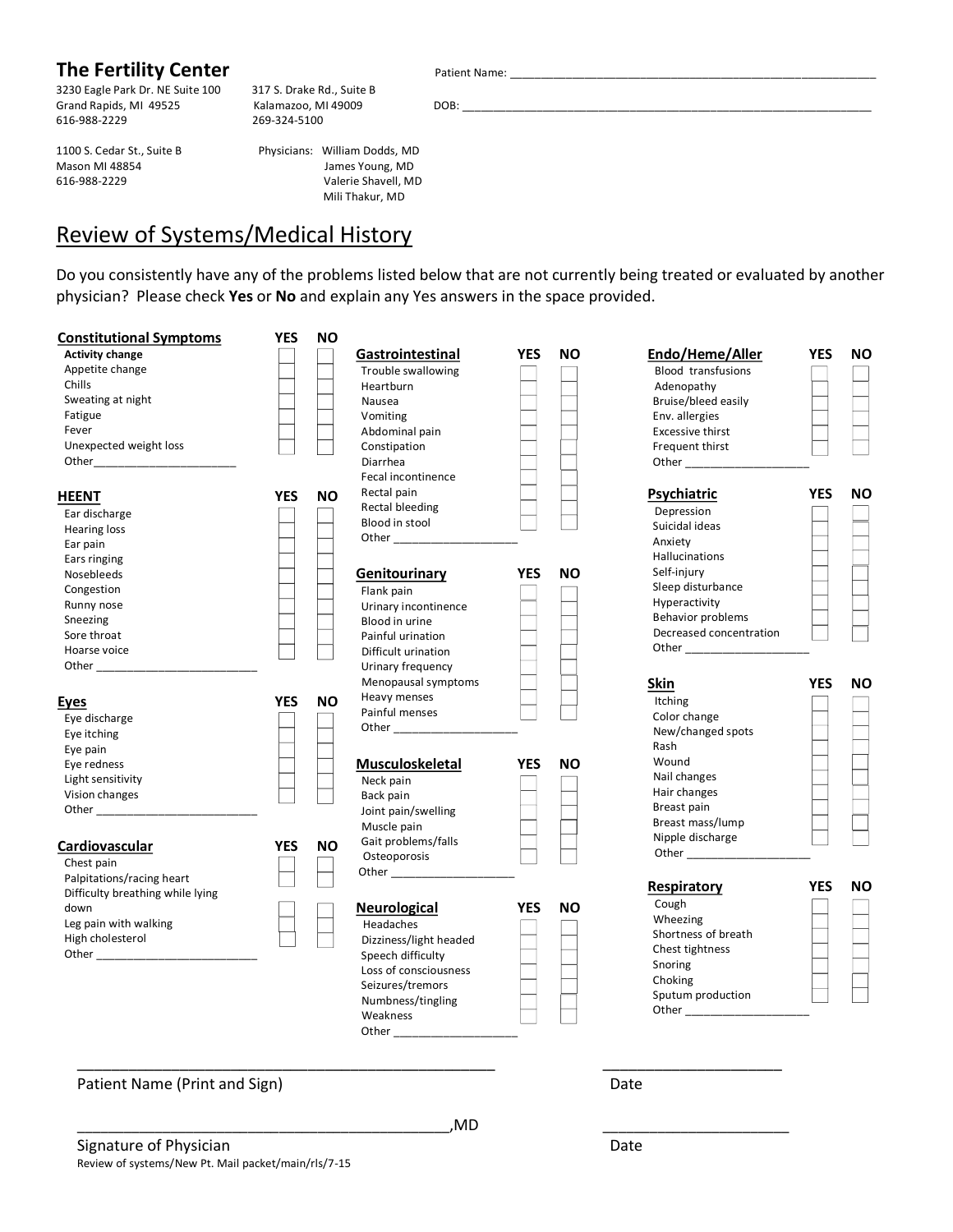## **Introduction to our Reproductive Genomics Program**

We strive to provide excellent patient-centered care and recognize that genomics is a vital part of personalized medicine. Therefore, we are pleased to offer in-house genetic services to our patients. While there are many causes of infertility and the vast majority of babies are born healthy, there can be great value in identifying potential genetic factors prior to conceiving when your options are greatest. The goal of genetic counseling is to provide you with accurate, comprehensive information and to support your decision-making process as you build your family.

All patients are offered the option of carrier screening for certain genetic conditions, including cystic fibrosis, spinal muscular atrophy, thalassemia, sickle cell disease, and several others. We encourage you to review information about carrier screening prior to your visit at<https://www.fertilitycentermi.com/rgp-carrier-screening/> to help you make an informed decision on this testing.

While not every person will need or desire genetic counseling, we want you to be aware of some reasons a genetic consult may be recommended or considered.

- Personal or family history of a known or potential genetic condition
- Carrier of a genetic condition or chromosome abnormality
- Interested in preimplantation genetic testing (PGT) of embryos
- History of congenital absence of the vas deferens
- Primary ovarian insufficiency
- History of recurrent miscarriages
- Desire to discuss age-related reproductive risks
- Undergoing treatment with an egg, sperm, or embryo donor with questions about the donor's genetic test results or family history
- Further questions about a genetic test that was recommended or offered by your physician

*If any of the above factors apply to you, please make your physician aware at your initial visit. If you have undergone genetic testing, providing a copy of those results is most helpful.*

**If your main reason for coming to The Fertility Center is related to a genetic diagnosis or interest in reproductive options due to a known genetic risk, please make our schedulers aware or reach out directly to our genetic counselor to assure you are scheduled appropriately.** 

Our genetic counselor, Mary DeGrandchamp, works out of our Grand Rapids location daily, in suite 201. If you are interested in setting up a genetic counseling appointment, please call our scheduling department at 616-988-2229, ext. 122.

To find out more about our Reproductive Genomics Program, please visit our website or reach out to Mary directly for additional information.

Mary Distandehamp

Mary DeGrandchamp, MS, CGC Certified Genetic Counselor Phone: 616-988-2229 ext.128 Email: tfcgenetics@mrivf.com